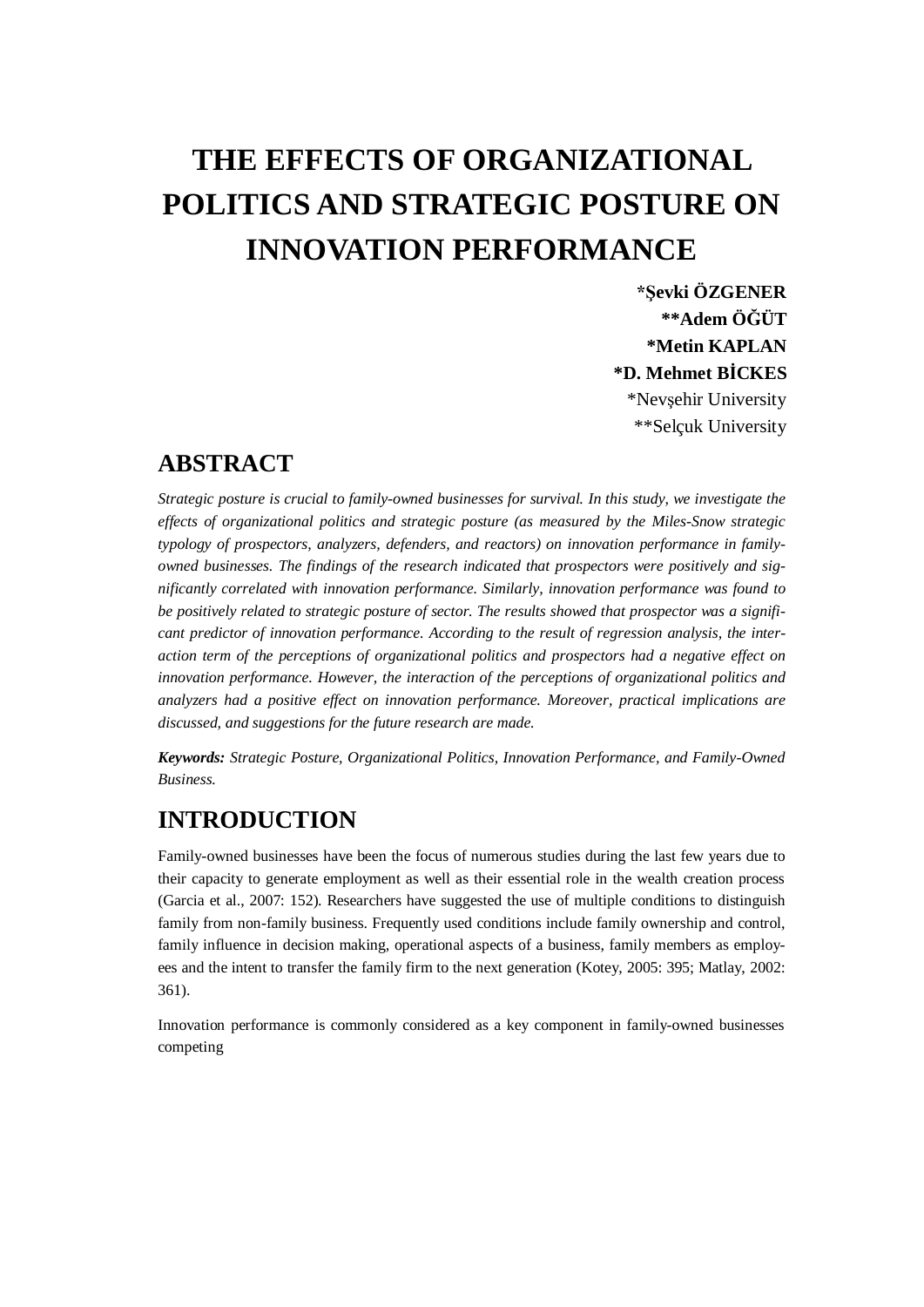manufacturing industry is likely to be more competitive in terms of product and product innovation than in other industries. Therefore, the goal of this study is to examine the effects of organizational politics and strategic posture on innovation performance for family-owned businesses in manufacturing industry.

# **ORGANIZATIONAL POLITICS**

Organizational politics is an integral aspect of organizational life and relates to power, authority and influence. Over the years, scholars have tried to define organizational politics in various ways. Organizational politics is defined as "social influence attempts directed at those who can provide rewards that will help promote or protect the self-interest of the actor" (Haris et al., 2005: 29). Organizational politics can be viewed as intentional actions (either covert or overt) by individuals to promote and protect their self-interest, sometimes at the expense of and without regard for the wellbeing of others or their organizations (Byrne, 2005: 176).

Organizational politics is defined as ''a social influence process in which behavior is strategically designed to maximize short-term or long-term self-interest, which is either consistent with or at the expense of others' interests''. Perceptions of organizational politics are fueled by conditions such as uncertainty about organizational decisions, ambiguity about expectations, procedures, or roles, and competition for scarce resources (Miller et al., 2008). Perceptions of politics usually reflect employees' views about the level of power and influence used by other organizational members to gain advantages and secure their interests in conflicting situations. The higher the perception of politics, the lower the sense of fairness and equal treatment, because people with more power are in a better position to satisfy their interests and needs at the expense of others who have less political resources and influence (Vigoda-Gadot et al., 2003: 766).

Previous empirical studies supported a direct and negative relationship between perceptions of organizational politics and job performance (Chen and Fang, 2008; Edwards, 2007; Zivnuska et al., 2004). Similarly, we assume that organizational politics perceptions have a negative influence on innovative performance. But a little research has been done about organizational politics and innovation performance.

# **STRATEGIC POSTURE**

Strategic posture has received much attention and investigation in management literature over the last two decades (Di Benedetto and Song, 2003: 514). Strategic posture refers to the way an organization's decision makers respond to external demands. An active posture involves deliberate efforts to manage the impressions of important stakeholders. With a passive posture, no attempt is made to monitor stakeholder concerns, or to define an optimal stakeholder management strategy (Magness, 2006: 545). Undoubtedly, both active and passive postures have an effect on innovation performance of the businesses.

 Strategic posture has an important impact on long-term performance. In connection with the strategic posture, in this study Miles and Snow's (1978) generic strategy typology will be taken up as references. Miles and Snow's classification of strategic behavior into four types is well known (Elwood Williams and TSE, 1995: 23). They contend that the prospector, defender and analyzer styles are capable of leading to competitive advantage within the industry. However, they caution that the reactor style is often a manifestation of a poorly aligned strategy and structure and therefore unlikely to lead to competitive advantage (Zahra and Pearce, 1990). Miles and Snow's typology of strategy is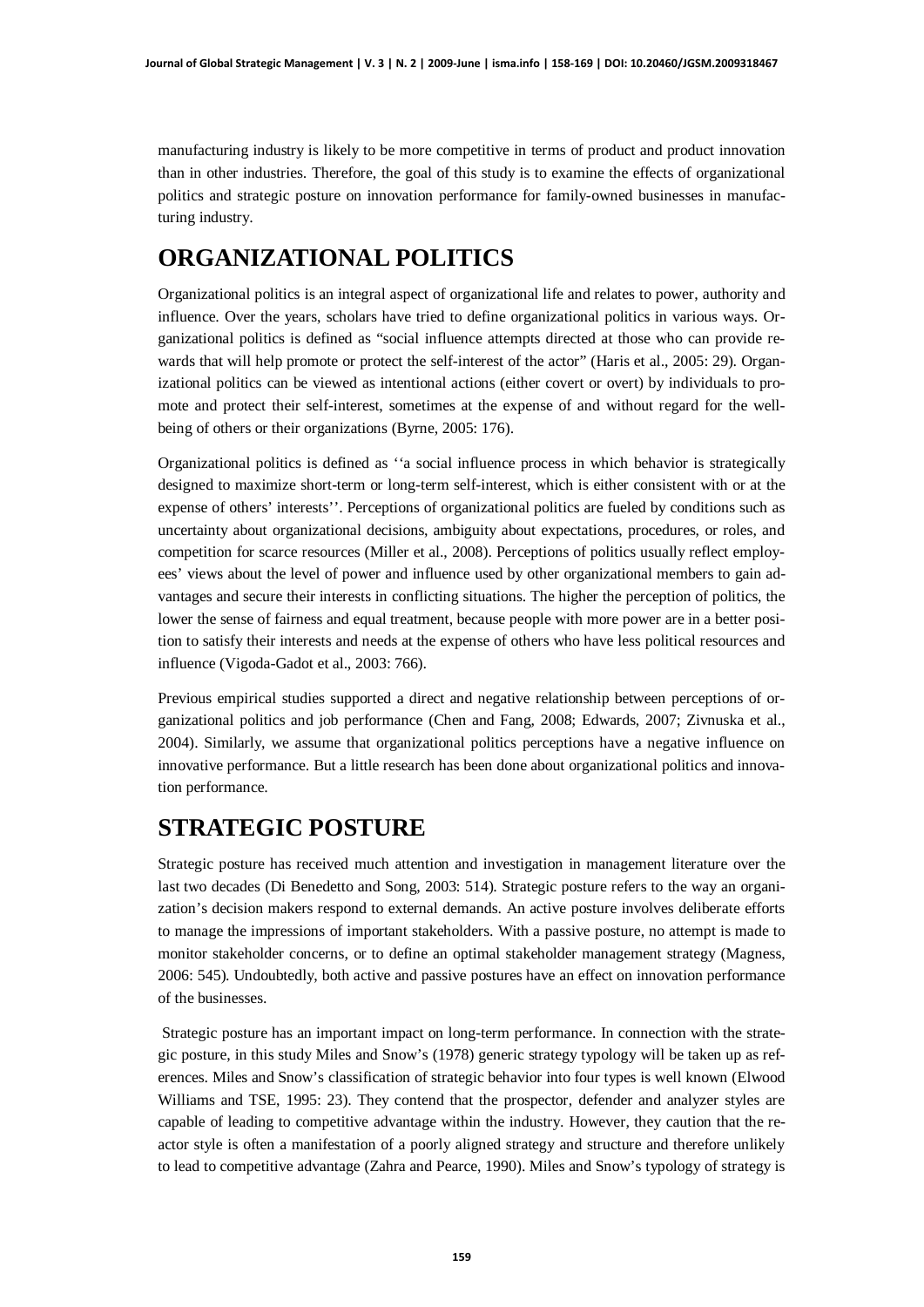as follows (Elwood Williams and Tse, 1995: 23; O'Regan and Ghobadian, 2006: 606; Mavondo, 2000: 257; Parnell et al., 2000: 521):

*Prospectors.* Prospectors are characterized by a strong and consistent exploration of new markets, technological uses, product designs, and organizational operations. These tend to operate in volatile environments and are continually searching for market opportunities. In brief, prospector organizations are constantly seeking innovation in business. Most often, prospectors consider innovation as the organization's key competitive advantage

*Analyzers*. They watch competitors closely, then adopt the most promising new ideas using their efficient research and production skills. Analyzers stress both stability and flexibility and attempt to capitalize on the best of both of the preceding strategic types.

*Defenders.* These organizations tend to operate in a narrow and stable product-market domain. Top managers are highly expert in their organization's limited area of operation but do not tend to search outside the domain for new opportunities. Hence, defenders may be poorly placed to respond when customers' needs change. Primary attention is devoted to improving efficiency of existing operations and to avoid unnecessary risk.

*Reactors*. Reactors lack consistency in strategic choice and perform poorly. Management perceives change and uncertainty but is unable to cope with it. Change inevitably presents some difficulties. This strategy is not viable in the long term.

Many authors have highlighted the important role of strategic posture. However, a little research investigated the relationship between strategic posture and innovation performance. Ozsomer et al. (1997) examined organizational and environmental factors affecting innovativeness. They found that a prospector strategic posture strongly influenced innovation. Similarly, Tanewski et al. (2003) analyzed the relationship between strategic orientation and innovation performance in terms of family and non-family firms. Results indicated that strategic posture had a significant effect on innovation performance for both family and non-family businesses. Moreover, Jogaratnam and TSE (2006) examined whether or not entrepreneurial strategic orientation is associated with organizational structure within the context of the Asian hotel industry. Results suggested that entrepreneurial strategic posture was positively associated with performance. O'Regan and Ghobadian (2006) investigated the perceptions of generic strategies of small and medium sized engineering and electronics manufacturers. According to the findings of this study, prospectors tended to perceive their environment as "dynamic" whereas defenders perceived their environment as "stable".

# **INNOVATION PERFORMANCE**

Innovation performance reflects the firm's ability to be a first user of new ideas, devices, systems, policies, programs, processes, product and services (Zehir and Ozsahin, 2008: 714). Innovation performance includes the number of innovations, speed of innovation, level of innovativeness (novelty or newness of the technological aspect), and being the "first" in the market (Prajogo and Sohal, 2003: 906). In the global competitive environment, having the higher level of the innovation performance is the basic desire of the business management. However, the organizational politics and the strategic posture of many firms have a distinctive effect on the innovation performance in the manufacturing industry. Although a little research has been done about this study (Oke, 2007), Zehir and Ozsahin (2008) analyzed the relationships of organizational factors and environmental factors affecting strategic decision-making speed and innovation performance. The results suggested that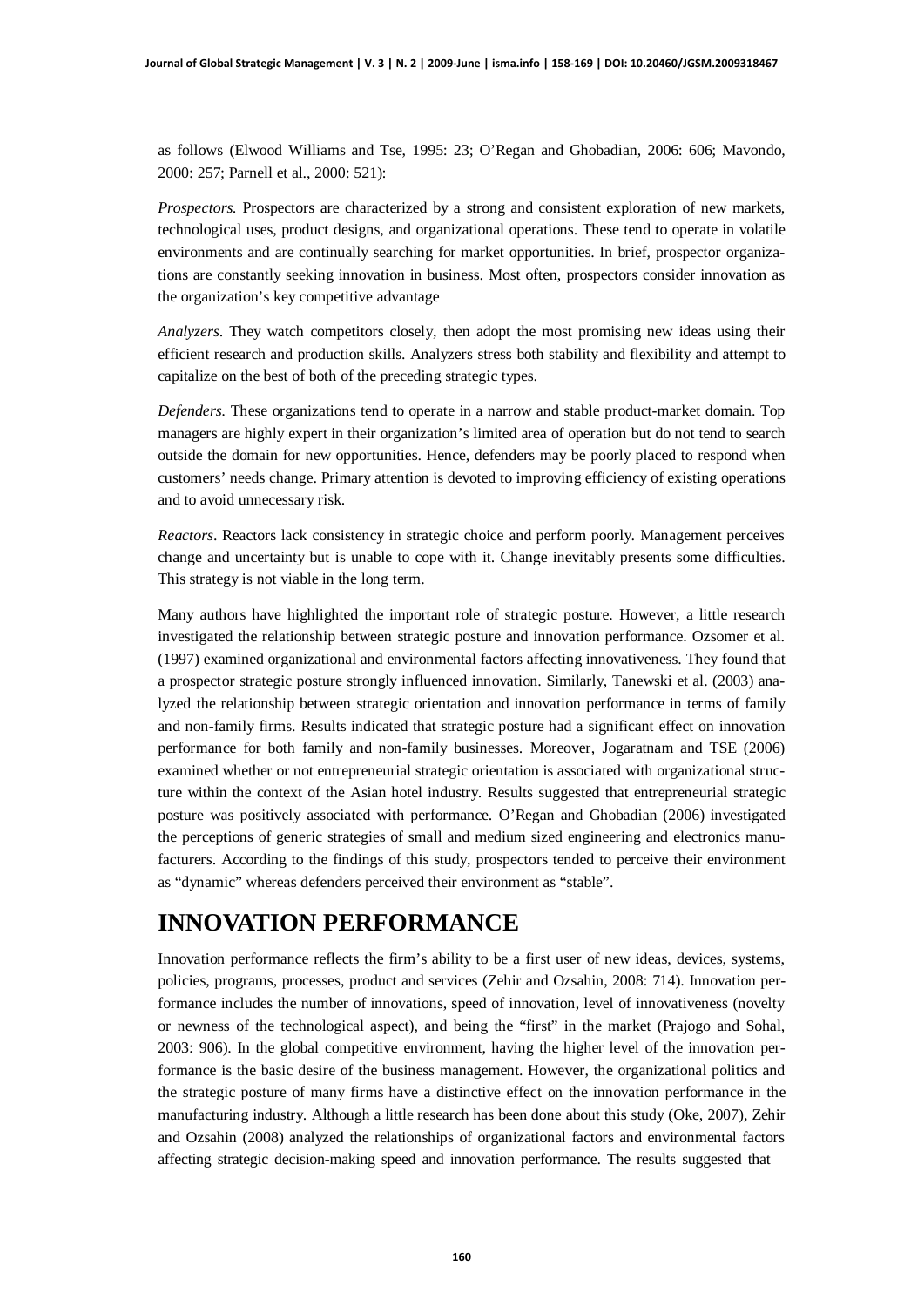the strong relationships among participation, strategic decision speed and innovation performance were highlighted.

As we explained above, this study is needed because the researches relevant to the effects of organizational politics and strategic posture on innovation performance are limited. The research objective of this study is to investigate the effects of organizational politics and strategic posture (as measured by the Miles-Snow strategic typology of prospectors, analyzers, defenders, and reactors) on innovation performance in family-owned businesses. The following hypothesis will be tested in this respect:

**H1:** Perceptions of organizational politics will be negatively related to innovation performance.

**H2:** Prospectors will be positively related to innovation performance.

**H3:** Analyzers will be positively related to innovation performance.

**H4:** Defenders will be negatively related to innovation performance.

**H5:** Reactors will be negatively related to innovation performance.

**H6:** Perceptions of organizational politics will moderate the relationship between prospectors and innovation performance.

**H7:** Perceptions of organizational politics will moderate the relationship between analyzers and innovation performance.

**H8:** Perceptions of organizational politics and defenders have a negative impact on innovation performance.

**H9:** Perceptions of organizational politics and reactors have a negative impact on innovation performance.

### **METHODOLOGY**

#### **Sample and Procedure**

The sampling consists of family-owned businesses in the manufacturing industry in the province of Konya, Turkey. The data for this survey are collected from managers of businesses in manufacturing industry listed in Konya Chamber of Industry. Interviewers were used to distribute questionnaires to the family-owned businesses.

In this study 200 family-owned businesses were randomly selected. A total of 68 questionnaires were returned, yielding a response rate of 34 percent. The demographic profiles of respondents are shown in Table 1. Of the 68 respondents, 92.6 percent were male and 7.4 percent were female. Almost 53 percent of the respondents were between 38 and 52 years old. 55.9% of those responding had more than 5 years of managerial experience. In terms of education levels, 20.6% of the respondents had graduated from primary school, 14.7% from secondary school and 29.4% from high school. 30.9 percent of the participants had a bachelor's degree and 4.4% had a master's degree or higher.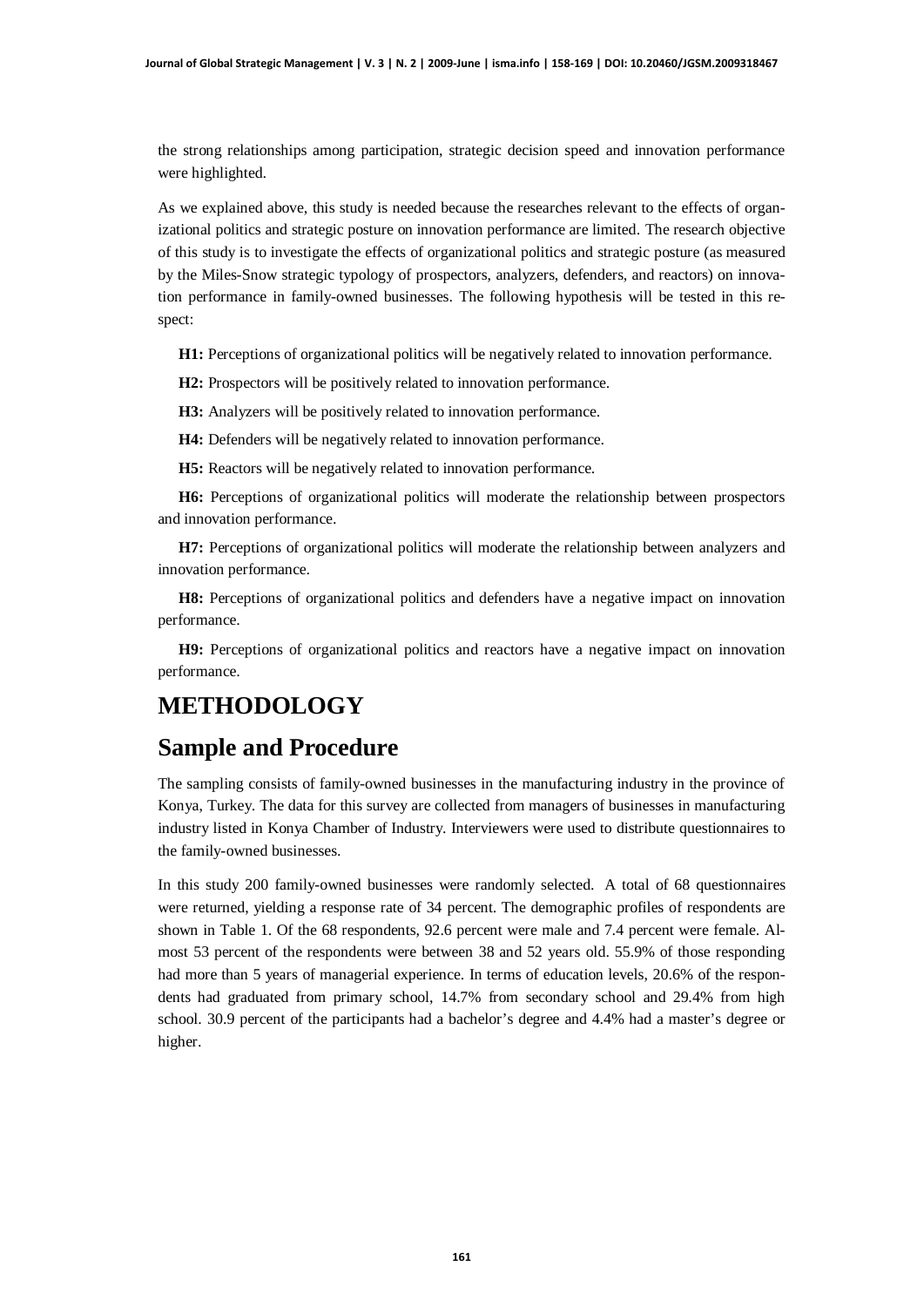| <b>Characteristics</b>           | f              | (%)  | <b>Characteristics</b>             | f  | (%)  |
|----------------------------------|----------------|------|------------------------------------|----|------|
| Size of business (number of      |                |      | <b>Managerial experience</b>       |    |      |
| employee)                        |                |      | (number of years)                  |    |      |
| 1 to 25                          | 26             | 38.2 | $0 - 5$                            | 30 | 44.1 |
| $26$ to $50$                     | 28             | 41.2 | $6 - 10$                           | 14 | 20.6 |
| 51 to 75                         | $\overline{4}$ | 5.9  | $11 - 15$                          | 9  | 13.2 |
| 75 or more                       | 10             | 14.7 | More than 15                       | 15 | 22.1 |
| <b>Industry Category</b>         |                |      | <b>Gender</b>                      |    |      |
| Metal industry, metal tools, ma- | 27             | 39.7 | Female                             | 5  | 7.4  |
| chinery and equipment.           |                |      | Male                               | 63 | 92.6 |
| Chemicals, oil products, rubber  | 15             | 22.1 |                                    |    |      |
| and plastics                     |                |      | Age                                |    |      |
| Food, beverages and tobacco      | 6              | 8.8  | Less than 30                       | 4  | 5.9  |
| Automotive                       | 7              | 10.3 | $30 - 35$                          | 20 | 29.4 |
| <b>Construction and Cement</b>   | 3              | 4.4  | 36-45                              | 28 | 41.2 |
| Others (textile, paper products, | 10             | 14.7 | 45 or more                         | 16 | 23.5 |
| electronics and computer etc.)   |                |      |                                    |    |      |
| <b>Organizational title/rank</b> |                |      | <b>Education Level of Partici-</b> |    |      |
| General manager (CEO, presi-     | 6              | 8.8  | pants                              |    |      |
| dent, general director)          |                |      | Primary school                     | 14 | 20.6 |
| Owners                           | 37             | 54.4 | Secondary school                   | 10 | 14.7 |
| Division Manager                 | 15             | 22.1 | High school                        | 20 | 29.4 |
| Other                            | 10             | 14.7 | Bachelor' degree                   | 21 | 30.9 |
|                                  |                |      | Master's degree or PhD             | 3  | 4.4  |
| <b>Status of a person</b>        |                |      |                                    |    |      |
| Married                          | 53             | 77.9 |                                    |    |      |
| Single                           | 15             | 22.1 |                                    |    |      |
|                                  |                |      |                                    |    |      |
|                                  |                |      |                                    |    |      |

**Table 1: Demographic Characteristics of Sample**

N= 68

Respondents held a variety of positions in family-owned businesses. They included General Manager (8.8%), Owners (54.4%), Division Manager (22.1%) and others (14.7%). When industry category is taken into consideration, it is seen that the family-owned businesses that responded to the survey operate in metal and machinery industry (39.7 percent), chemicals and plastics industry (22.1 percent), food, beverages and tobacco industry (8,8 percent), construction and cement (4,4 percent) and other industries (14.7 percent). These firms operate in local markets (5.9%), national markets (48.5%) and international markets (45,6%). Furthermore, 22.1% of the family-owned businesses responding to the survey don't allocate resources for R&D. 17.9% of the businesses allocated more than five percent of resources for R&D, while almost 60% of these businesses allocated only five percent of resources for R&D.

#### **Measures**

Innovation performance was designated as the dependent variable in this study, while strategic posture and perceptions of organizational politics were considered as the independent variables. Existing scales were adopted to measure all three constructs*.* To measure perceptions of politics, we used the 15-items Perceptions of Organizational Politics Scale (POPS) developed by Kacmar and Carlson (1997). Participants responded on a 5-point Likert-type scale dictating to the extent which they agreed with each statement as it reflected their present work environment (1= strongly disagree,  $5=$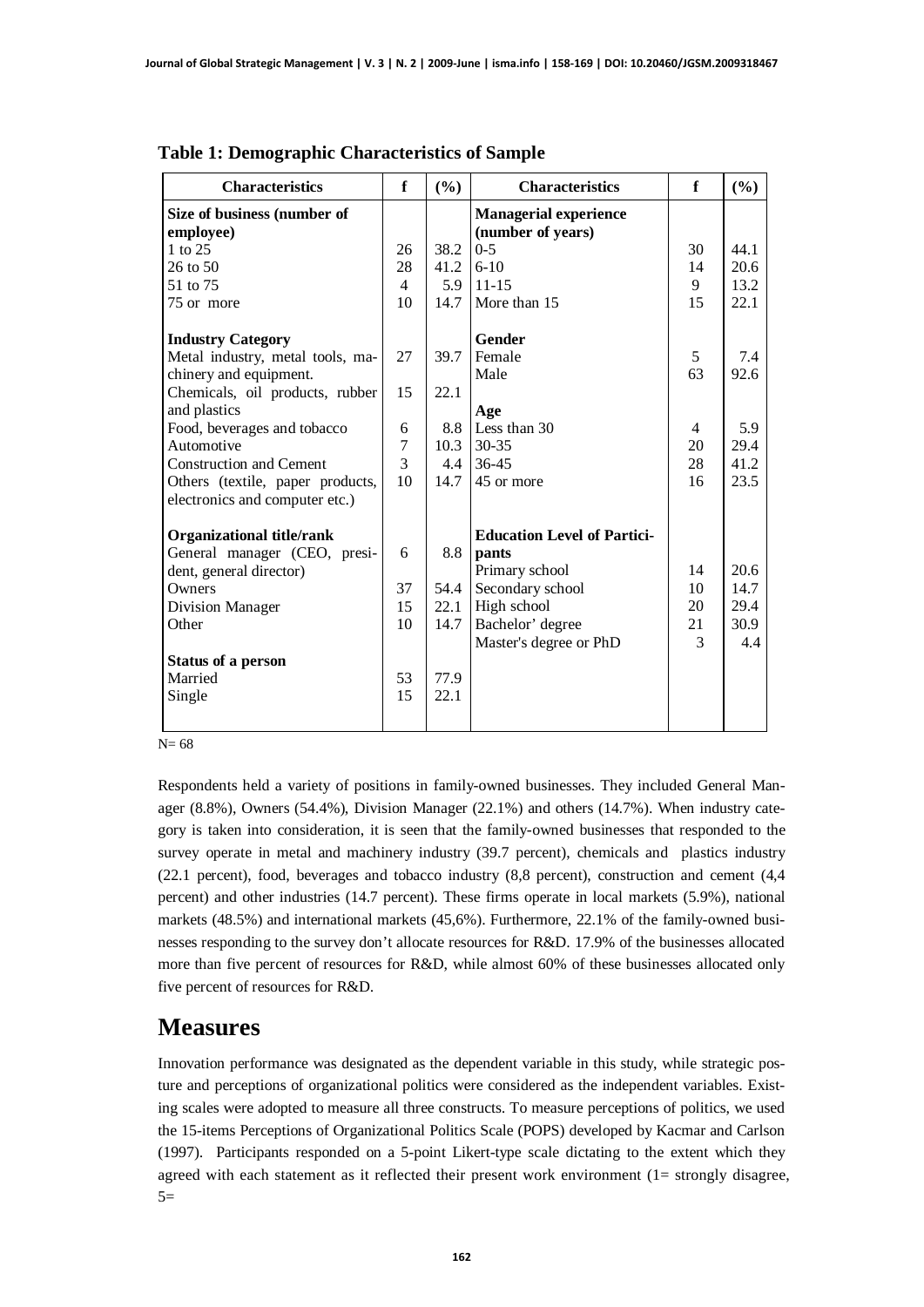strongly agree). The internal reliability estimated for this sample was 0.76. On the other hand, to measure strategic posture, we used strategic typology multi-item scale developed by Miles and Snow (1978) and adopted by Conant et al. (1990). The strategic typology contains 44 items which are designed to produce 11 scales of 4 items each.

In this study, each item of 11 scales represents the characteristics of prospector, analyzer defender and reactors in Miles and Snow's strategy typology. Firstly, typologies of 68 family-owned businesses were determined severally. For example, if most of respondents mark item which closely reflects the features of prospectors to determine the strategic posture of a business, the strategic posture of this business is accepted as a prospector. But the numbers of prospector and analyzer can be equal. In this case, if respondents mostly choose the item which best reflects the features of "defender"; the business is assumed as a prospector. If respondents mostly mark the item which best reflects the features of "reactors", the business is accepted as an analyzer. A similar procedure was used to determine the strategic posture for analyzers, defenders and reactors. Secondly, so as to establish the strategic posture of sector, 1, 2, 3 and 4 scores varying related to typology embraced by business for 11 scales of 4 items each were determined. If most of respondents mark item which reflects the features of prospectors, the business is evaluated as prospector (4 score), analyzer (3 score), defender (2 score) and reactor (1 score). On the contrary, If most of respondents mark item which reflects the features of reactors, the business is evaluated as prospector (1 score), analyzer (2 score), defender (3 score) and reactor (4 score). After scores were indicated on a scale from 1 to 4, the strategic posture of sector was stated by estimating means of each scale. Finally, in order to be compatible with strategic consciousness, the final numerical value of the strategic posture of each typology was calculated by multiplying the means of the strategic posture of sector and the value of each typology (prospectors, analyzers, defenders and reactors).

In this study, innovation performance is measured with a three-item 5-point Likert scale (1=strongly disagree, 5=strongly agree) developed by Prajogo and Sohal (2006). The scale showed adequate reliability. The Cronbach's alpha coefficient was 0.92. In general, a value of 0.70 in the Cronbach's alpha is considered adequate in order to ensure reliability of the internal consistency of a scale (Nunnally, 1978).

### **THE RESULTS**

Table 2 reports means, standard deviations, correlations among variables, and cronbach's alpha coefficients. As predicted, prospectors were positively and significantly correlated with innovation performance at the 0.01 level. The result supported H2. Also, there was a positive but not significant correlation between analyzers and innovation performance. Thus, H3 was not supported.

Defenders and reactors were negatively related to innovation performance but not significant. Thereby, H4 and H5 were not supported. On the other hand, innovation performance was a positively significant relation between strategic posture of sector  $(r=0.289, p<0.05)$  and education  $(r=0.258, p<0.01)$ . However, perceptions of organizational politics were found to be positively related to innovation performance, although the relationship was not statistically significant. Thus, H1 was not supported by the results. Furthermore, the correlation between perceptions of organizational politics and strategic posture of sector was negative but not statistically significant.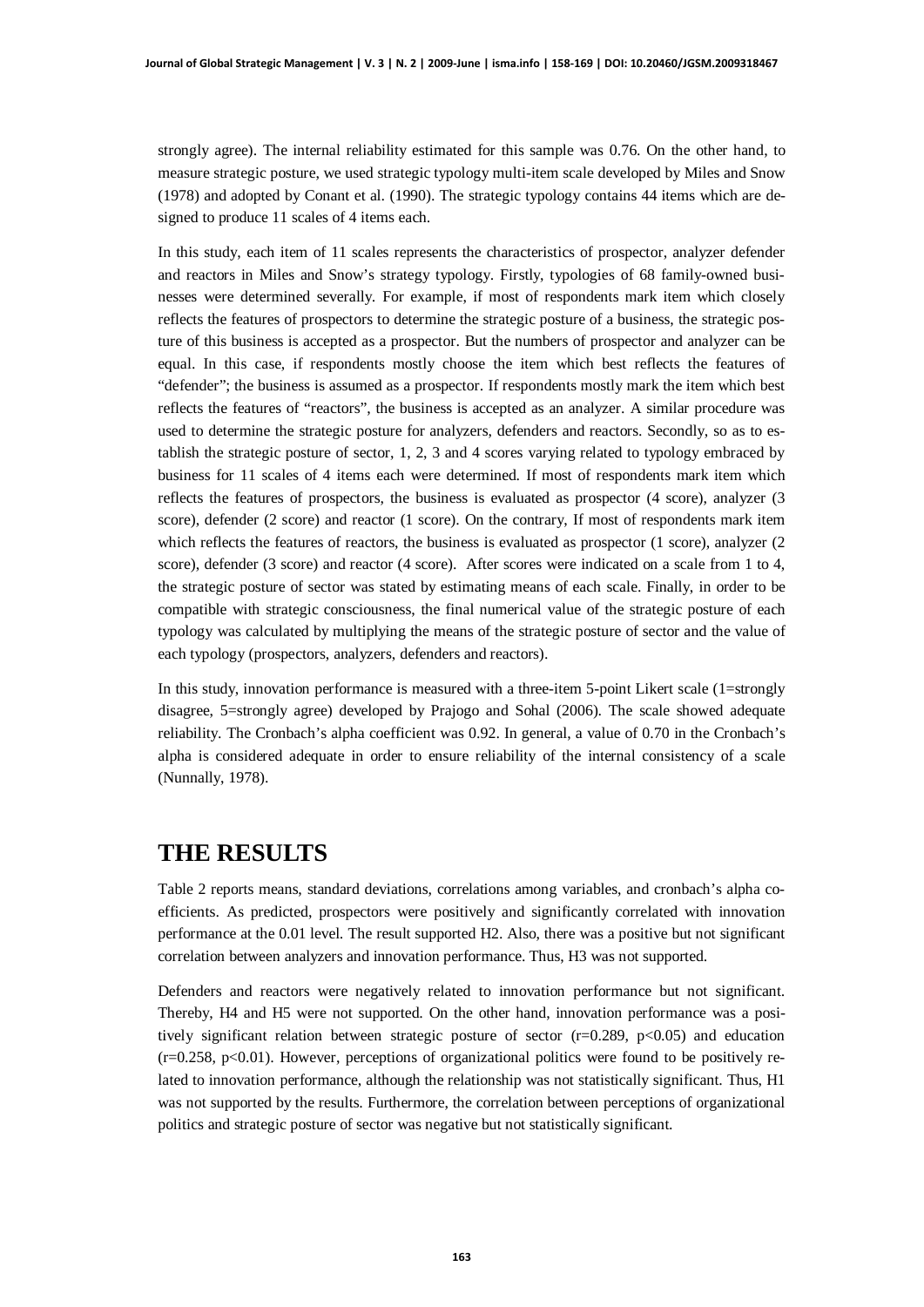| * Correlation is significant at the 0.05 level (2-tailed).<br>** Correlation is significant at the 0.01 level (2-tailed).<br>Note: Correlations are relatively high among prospectors, analyzers, defenders and reac-<br>tors since the means of the strategic posture of sector were used to calculate the numerical<br>value of the strategic posture of each typology. |                                                   | Mean | $\overline{\textbf{SD}}$ |                          | N                        | 3        | 4                     | 5                        | 6                        | r             | 8        | 9       | $\mathbf{10}$ | $\mathbf{u}$ |
|---------------------------------------------------------------------------------------------------------------------------------------------------------------------------------------------------------------------------------------------------------------------------------------------------------------------------------------------------------------------------|---------------------------------------------------|------|--------------------------|--------------------------|--------------------------|----------|-----------------------|--------------------------|--------------------------|---------------|----------|---------|---------------|--------------|
|                                                                                                                                                                                                                                                                                                                                                                           | 1.Size of business                                | 1,97 | 1,02                     |                          |                          |          |                       |                          |                          |               |          |         |               |              |
|                                                                                                                                                                                                                                                                                                                                                                           | 2. Research and development<br>(R&D) expenditures | 2,38 | 1,15                     | 0,161                    |                          |          |                       |                          |                          |               |          |         |               |              |
|                                                                                                                                                                                                                                                                                                                                                                           | 3.Managerial experience                           | 2,13 | 1,2                      | $-0.19$                  | 0,187                    |          |                       |                          |                          |               |          |         |               |              |
|                                                                                                                                                                                                                                                                                                                                                                           | 4.Education                                       | 5,96 | 3,66                     | $,363$ <sup>(**)</sup> ) | $,414$ <sup>(**)</sup> ) | $-0,041$ |                       |                          |                          |               |          |         |               |              |
|                                                                                                                                                                                                                                                                                                                                                                           | 5.Prospectors                                     | 3,04 | 1,33                     | $,284(*)$                | 0,209                    |          | $0,026$ , 384(**)     | $\overline{\phantom{0}}$ |                          |               |          |         |               |              |
|                                                                                                                                                                                                                                                                                                                                                                           | 6.Analyzers                                       | 7,22 | 2,26                     | $,332$ <sup>(**)</sup> ) | 0,139                    | 0,026    | $.267(*)$             | $,785$ <sup>(**)</sup> ) |                          |               |          |         |               |              |
|                                                                                                                                                                                                                                                                                                                                                                           | 7.Defenders                                       | 7,22 | 2,61                     | $-0,224$                 | $-.255(*)$               | 0,013    | $-406$<br>(**)        | $-599$<br>$(***)$        | $-508$                   |               |          |         |               |              |
|                                                                                                                                                                                                                                                                                                                                                                           | 8.Reactors                                        | 5,8  | 3,47                     | $-.326(**)$              | $-0,162$                 | $-0,048$ | $-319$<br>(**)        | .805<br>$(*)$            | -,739<br>(**)            | $,762$ (**)   |          |         |               |              |
|                                                                                                                                                                                                                                                                                                                                                                           | 9. Perceptions of Organizational<br>Politics      | 2,62 | 0,38                     | 0,033                    | $-.251$ (*)              | $-0,165$ | 0,067                 | $-0,088$                 | $-0,121$                 | $-0,088$      | 0,008    | (0.76)  |               |              |
|                                                                                                                                                                                                                                                                                                                                                                           | 10.Strategic posture of sector                    | 2,42 | 0,42                     | 0,02                     | $-0,039$                 | 0,004    | $-0,042$              | $,281$ (*)               | $,325$ <sup>(**)</sup> ) | $,500$ $(**)$ | 0,221    | $-0,21$ |               |              |
|                                                                                                                                                                                                                                                                                                                                                                           | 11.Innovation performance                         | 3,79 | 0,89                     | 0,238                    | $-0,143$                 | $-0,108$ | $,258$ <sup>(*)</sup> | $, 311$ $(**)$           | 0,112                    | $-0,004$      | $-0,079$ | 0,018   | $,289(*)$     | (0.92)       |

**Table 2: Descriptive Statistics and Inter-correlations among Study Variables**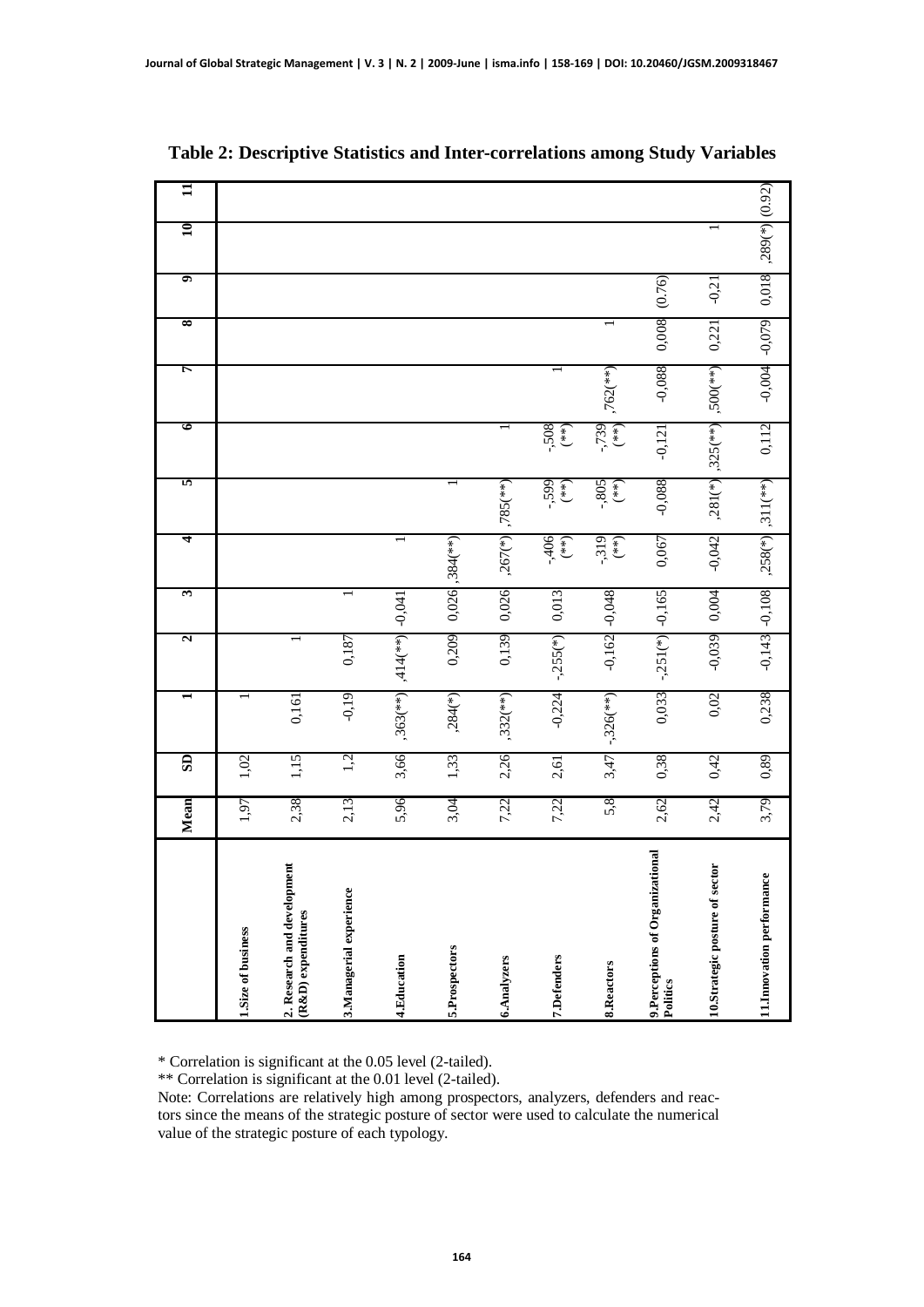Hierarchical regression was used to test the hypotheses. Initially, the block of control variables were introduced into the model, followed by the appropriate independent and moderating variables. VIF values less than ten are often taken to indicate minimal collinearity. The VIF did not exceed 5.1 in all cases and it was therefore concluded that multi-collinearity was not a serious problem for the regression analyses that follow.

Table 3 presents the results of the hierarchical regression analysis. As it can be observed, the regression coefficients representing the main effect of prospectors on innovation performance are positive and significant. As expected, the results showed that prospector was a significant predictor of innovation performance ( $\beta$ = 0.200; p <0.01). But Research and Development (R&D) expenditures had a negative and significant effect on innovation performance  $(\beta = -0.259; p < 0.01)$ .

The results show that Model 3 is significant ( $\mathbb{R}^2$ =0.468;  $F_{(13.54)} = 3.648$ ; p <0.05). The interaction terms explained additional 11.3 percent of the variance in innovation performance. For innovation performance, Model 3 shows that the regression coefficient associated with the interaction term of the perceptions of organizational politics and prospectors is negative and statistically significant ( $\beta$ = -0.253; p <0.05). This result did not support H6. That is, the interaction term had a negative and statistically significant effect on innovation performance. However, the coefficient for the interaction between the perceptions of organizational politics and analyzers is positive and significant ( $\beta$ = 0.360;  $p \le 0.05$ ) for innovation performance. Thus, H7 was not supported by the results.

Moreover, the interaction between Perceptions of Organizational Politics (POPs) and defenders is negative and not significant for innovation performance ( $b = -0.028$ ;  $p > 0.05$ ). Similarly, the coefficient for the interaction between POPs and reactors is negative and not significant ( $b=-.77$ ,  $p<-.01$ ). As it can be observed, H8 and H9 were not supported by the results reported in Table 3.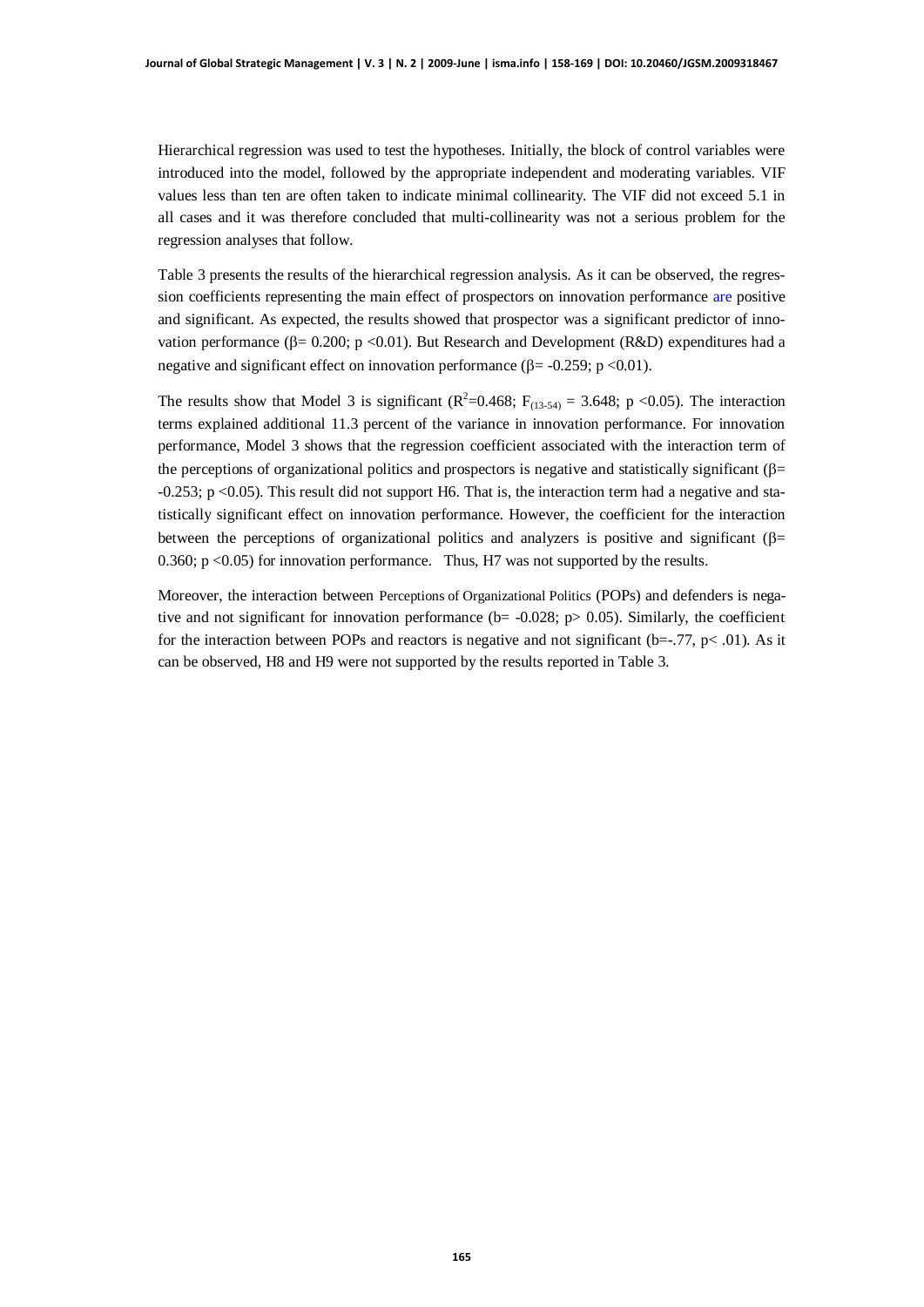#### **Table 3: The Results of Hierarchical Regression Analyses: The Effects of Organizational Politics and Strategic Posture on Innovation Performance**

| <b>Independent variables entered</b>                                                | b         | S.E.  | t-value    | $\mathbb{R}^2$ | $\mathbb{R}^2$ Change |
|-------------------------------------------------------------------------------------|-----------|-------|------------|----------------|-----------------------|
| Model 1: Control variables $F(4-63)=3,161$                                          |           |       |            | 0.167          |                       |
| Size of business                                                                    | 0,148     | 0,11  | 1,34       |                |                       |
| Managerial experience                                                               | $-0,004$  | 0,089 | $-0,049$   |                |                       |
| Research and development (R&D) expenditures                                         | $-.234*$  | 0,1   | $-2,331*$  |                |                       |
| Education                                                                           | $,216*$   | 0,09  | 2,400*     |                |                       |
| Model 2: Main effects $F(9-58) = 3,540$                                             |           |       |            | 0.355          | 0.187                 |
| Size of business                                                                    | 0,188     | 0,107 | 1,745      |                |                       |
| Managerial experience                                                               | 0,001     | 0,083 | 0,012      |                |                       |
| Research and development (R&D) expenditures                                         | $-.259**$ | 0,098 | $-2,648**$ |                |                       |
| Education                                                                           | 0,169     | 0,09  | 1,88       |                |                       |
| Perceptions of Organizational Politics                                              | $-0,097$  | 0,241 | $-0,405$   |                |                       |
| Prospectors                                                                         | $,200**$  | 0,051 | 3,893**    |                |                       |
| Analyzers                                                                           | $-0,118$  | 0,072 | $-1,625$   |                |                       |
| Defenders                                                                           | 0,039     | 0,061 | 0,643      |                |                       |
| Reactors                                                                            | 0,095     | 0,062 | 1,542      |                |                       |
| Model 3: Interaction effects $F(13-54)=3,648$                                       |           |       |            | 0.468          | 0.113                 |
| Size of business                                                                    | $,216*$   | 0,102 | 2,119*     |                |                       |
| Managerial experience                                                               | 0,011     | 0,082 | 0,134      |                |                       |
| Research and development (R&D) expenditures                                         | $-.309**$ | 0,094 | $-3,293**$ |                |                       |
| Education                                                                           | 0,135     | 0,087 | 1,561      |                |                       |
| Perceptions of Organizational Politics                                              | $-0,257$  | 1,81  | $-0,142$   |                |                       |
| Prospectors                                                                         | $,814*$   | 0,266 | $3,065*$   |                |                       |
| Analyzers                                                                           | $-0.984*$ | 0,409 | $-2,405*$  |                |                       |
| Defenders                                                                           | 0,08      | 0,351 | 0,228      |                |                       |
| Reactors                                                                            | 0,45      | 0,321 | 1,403      |                |                       |
| Perceptions of Organizational Politics* Prospectors                                 | $-.253*$  | 0,109 | $-2,319*$  |                |                       |
| Perceptions of Organizational Politics* Analyzers                                   | ,360*     | 0,167 | 2,154*     |                |                       |
| Perceptions of Organizational Politics* Defenders                                   | $-0,028$  | 0,144 | $-0,197$   |                |                       |
| Perceptions of Organizational Politics* Reactors                                    | $-0,14$   | 0,129 | $-1,082$   |                |                       |
| Notes: $\beta$ indicates unstandardized regression coefficient. *p< 0.05; **p< 0.01 |           |       |            |                |                       |
| Dependent variables: Innovation performance                                         |           |       |            |                |                       |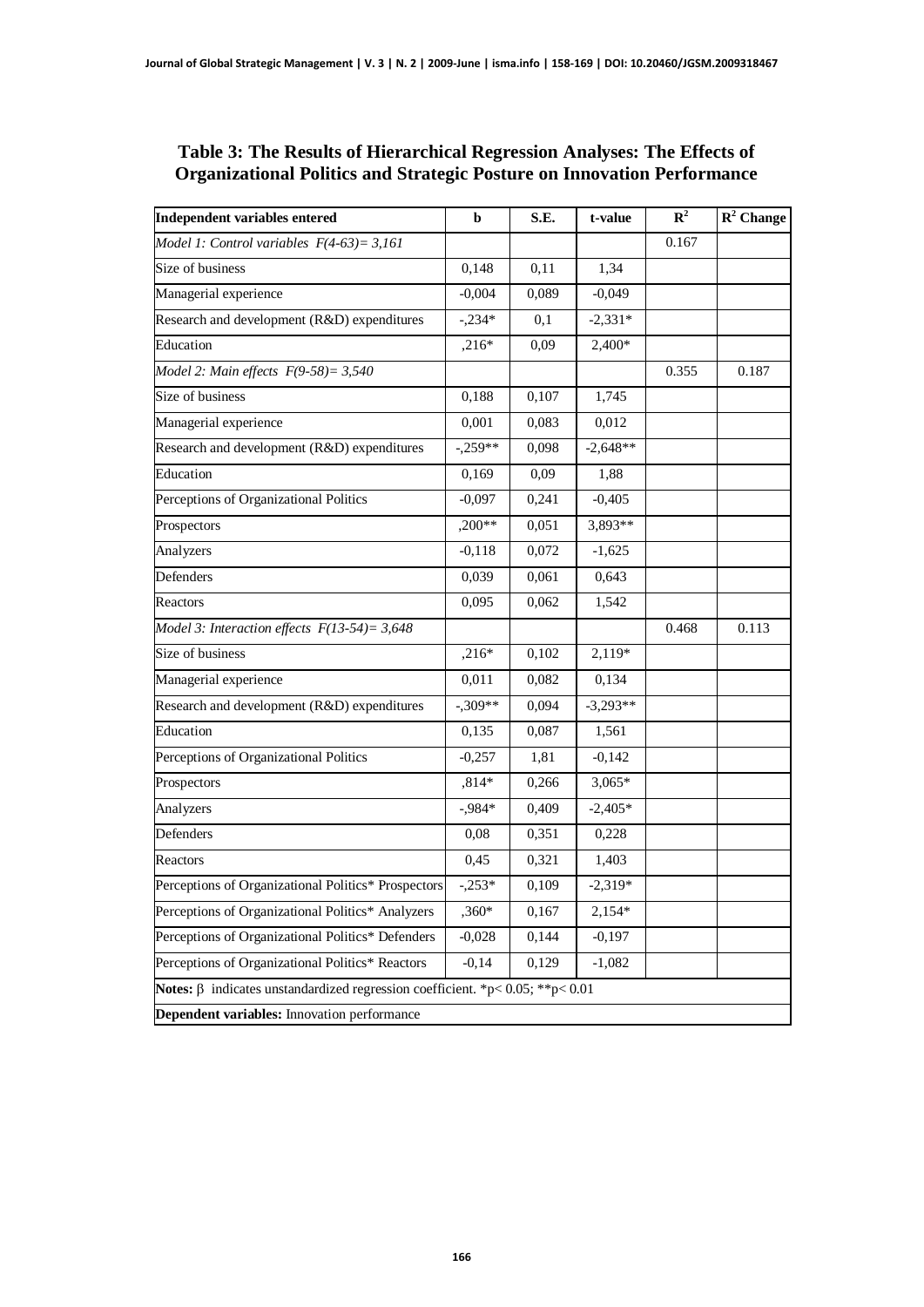# **CONCLUSION**

The topics of perceptions of organizational politics and strategic posture have received increasing attention from the field of organizational behaviour and strategic management. This study has investigated the effects of organizational politics and strategic posture on innovation performance in family-owned businesses in the province of Konya-Turkey. As predicted, prospectors were found to be positively and significantly correlated with innovation performance. The result is consistent with previous studies that have shown that there is strong positive correlation between strategic posture and innovation performance. Particularly, Ozsomer et al. (1997) showed that a prospector strongly influenced innovation. Similarly, Tanewski et al. (2003) indicated that strategic posture had a significant effect on innovation performance for both family and non-family businesses. Moreover, Jogaratnam and Tse (2006) suggested that entrepreneurial strategic posture was positively associated with performance.

Similarly, innovation performance was found to be positively significant relation between strategic posture of sector and education. On the other hand, defenders and reactors were negatively related to innovation performance but not significant. However, perceptions of organizational politics were found to be positively related to innovation performance, although the relationship was not statistically significant. Furthermore, the correlation between perceptions of organizational politics and strategic posture of sector was negative but not statistically significant.

The results of regression analyses showed that prospector was a significant predictor of innovation performance. The interaction term of the perceptions of organizational politics and prospectors had a negative and statistically significant effect on innovation performance. However, the interaction of the perceptions of organizational politics and analyzers is positive and significant for innovation performance. On the other hand, both the interaction of POPs and defenders, and the interaction of POPs and reactors were negatively and not significant for innovation performance. These results were supported by previous theoretical arguments and empirical evidence favouring the negative effect of perceptions of organizational politics on performance (Chen and Fang, 2008; Edwards, 2007; Zivnuska et al., 2004).

These results should be viewed in light of some possible limitations of this study. Firstly, we developed new procedure to calculate the numerical values of the typologies of strategic posture. The reliability of the procedure utilized in this study hasn't been proven yet in many different settings/ countries. The second limitation is that this study has been conducted in family-owned businesses in a single-city setting (Konya). As a result, the generalizability of the findings might be limited. Consequently, additional researches across different industries and countries will be required in order to generalize the findings.

This research aimed to investigate the effects of organizational politics and strategic posture on innovation performance in family-owned businesses. For the upcoming research, it is available to investigate the strategic posture among different industries. Moreover, it would also be interesting to establish the relationships between strategic intent and strategic posture for different industries or organizations.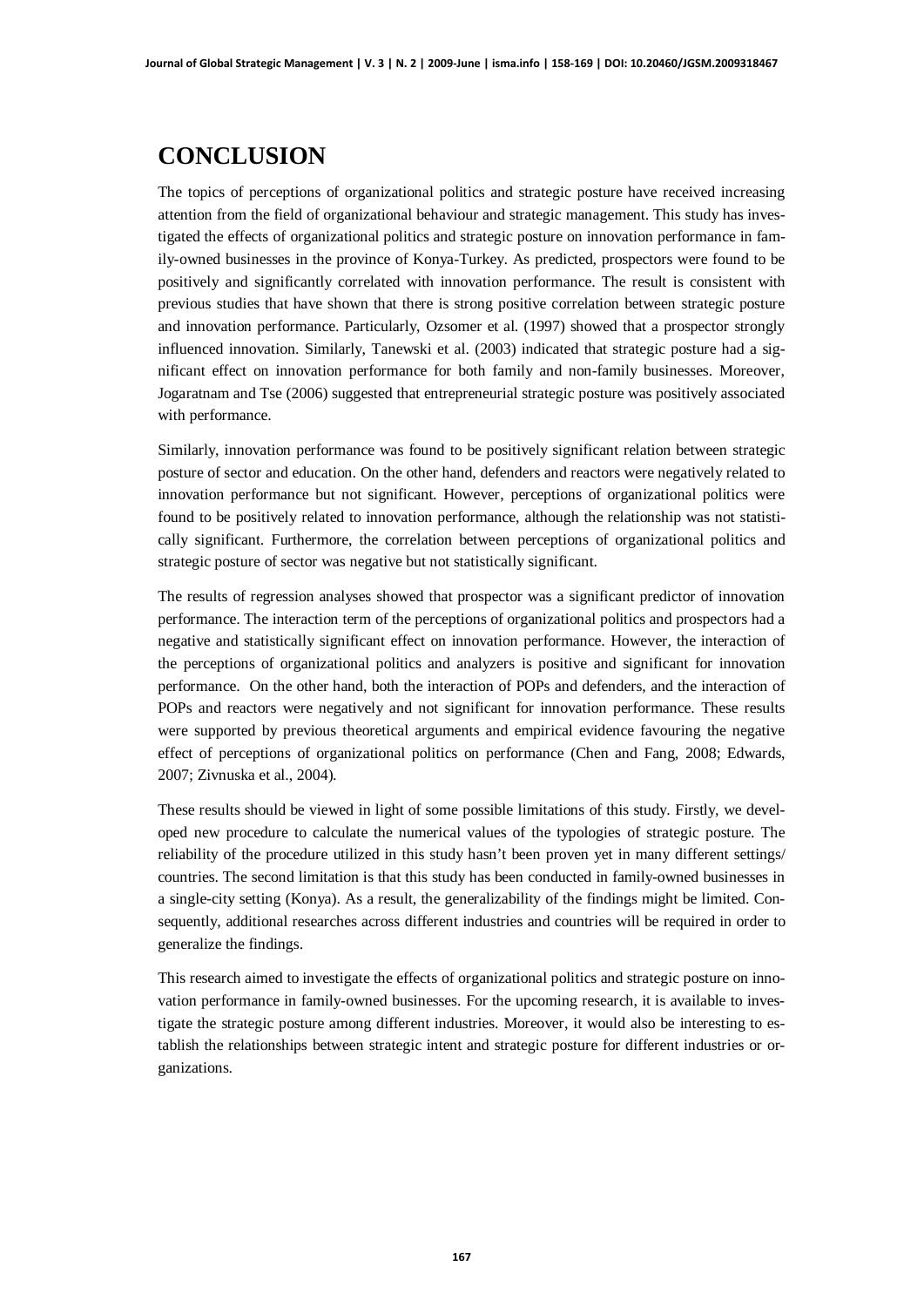## **REFERENCES**

Byrne, Z. S. (2005), Fairness reduces the negative effects of organizational politics on turnover intentions, citizenship behavior and job performance, *Journal of Business and Psychology*, 20 (2): 175 -200.

Chen, Y., and Fang, W. (2008), The moderating effect of impression management on the organizational politics–performance relationship, *Journal of Business Ethics*, 79: 263–277.

Conant, J. S., Mokwa, M. P. and Varadarajan, P. R. (1990), Strategic types, distinctive marketing competencies and organizational performance: A Multiple-measures-based study, *Strategic Management Journal*, 11: 365-383.

Di Benedetto, C. A., and Song, M. (2003), The relationship between strategic type and firm capabilities in Chinese firms, *International Marketing Review*, 20 (5): 514-533.

Edwards, T. (2007), Organizational politics and the "process of knowing": understanding crisis events during project-based innovation projects, *European Journal of Innovation Management,* 10 (3): 391-406.

Elwood Williams, C., and Tse, E. C. Y. (1995), The relationship between strategy and entrepreneurship: The US Restaurant Sector, *International Journal of Contemporary Hospitality Management*, 7 (1): 22-26.

Garcia, D., Lema, P. and Durendez, A. ( 2007), Managerial behaviour of small and medium-sized family businesses: an empirical study, *International Journal of Entrepreneurial Behaviour & Research,* 13 (3): 151-172

Harris, K. J., James, M., and Boonthanom, R. (2005), Perceptions of organizational politics and cooperation as moderators of the relationship between job strains and intent to turnover, *Journal of Managerial Issues*, XVII (1): 26-42.

Jogaratnam, G. , and Tse, E. C. (2006), Entrepreneurial orientation and the structuring of organizations: Performance evidence from the Asian hotel industry, *International Journal of Contemporary Hospitality Management*, 18 (6): 454-468.

Kacmar, K. M., and Carlson, S. D. (1997), Further validation of the perceptions of politics scale (pops): a multiple sample investigation, *Journal of Management*, 23(5): 627-658.

Kotey, B. (2005), Are performance differences between family and non-family SMEs uniform across all firm sizes?, *International Journal of Entrepreneurial Behaviour & Research,* 11 (6): 394- 421

Magness, V. (2006), Strategic posture, financial performance and environmental disclosure: An empirical test of legitimacy theory, *Accounting, Auditing & Accountability Journal,* 19 (4): 540-563.

Matlay, H. (2002), Training and HRD strategies in family and non-family owned small businesses: A comparative approach, *Education+Training,* 44 (8/9): 357-369.

Mavondo, F. T. (2000), Marketing as a form of adaptation: Empirical evidence from a developing economy, *Marketing Intelligence &Planning*, 18(5): 256-272.